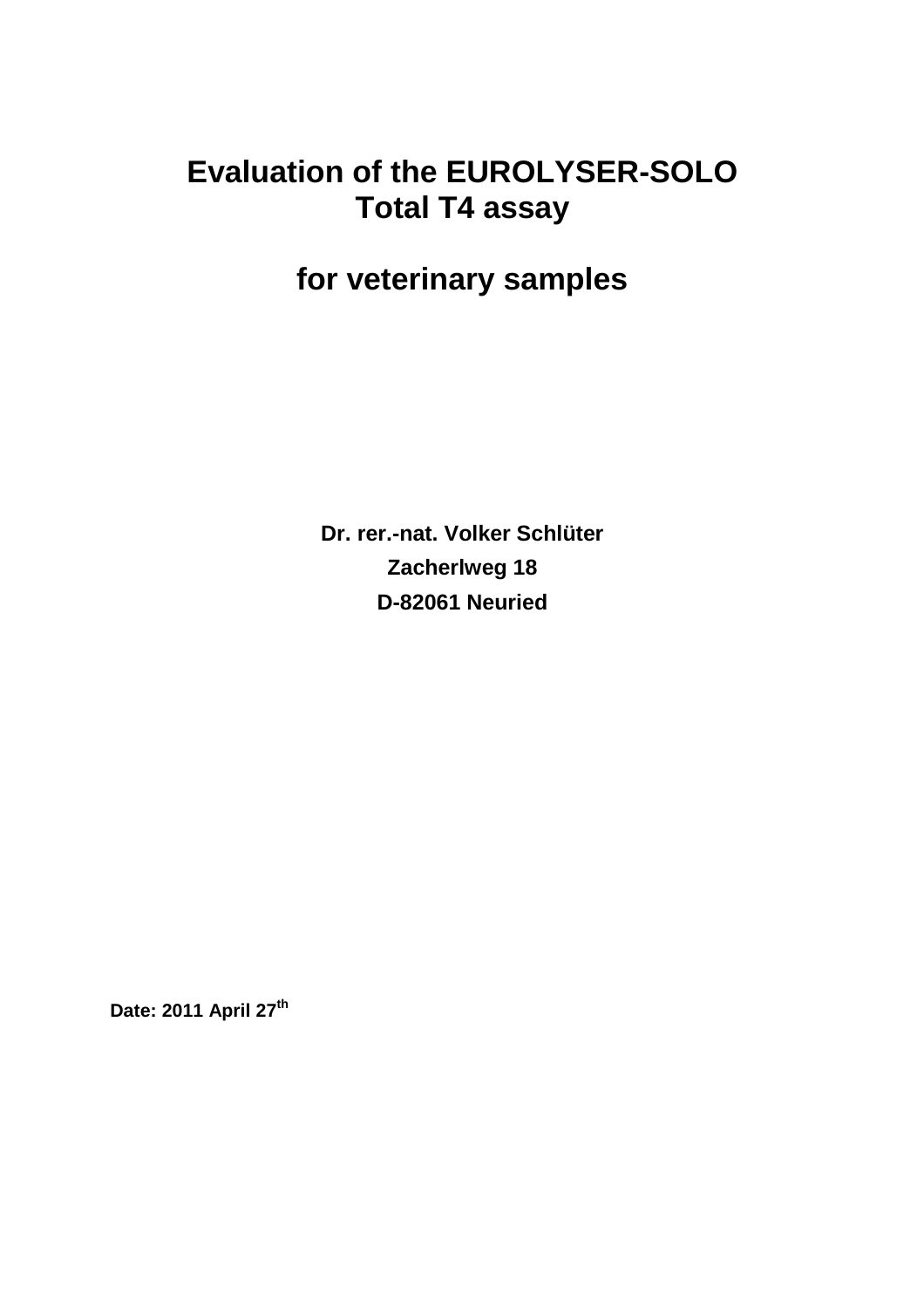## **Scope of the study**

Goal of this study was the validation of the new veterinary Total T4 assay assigned for analysis with the Eurolyser-SOLO analyzer. For this, the system was evaluated for:

- Precision at different concentrations
- Linearity over the measuring range
- Method comparison to the present gold standard

#### **Materials and methods**

#### **Samples**

Serum samples from dogs and cats with and without thyroid disorders were collected at two different sites in Germany. The animals need not to be fasting, and no special preparations are necessary. Blood samples taken by venipuncture were collected in plain tubes without anti-coagulants. Samples were stored at room temperature for at least 10 minutes to allow a complete cell aggregation. Afterwards, serum was separated by centrifugation. Serum samples were subjected to direct analysis or frozen at -20°C until they were subjected to analysis. Before testing samples were allowed to come to room temperature and mix by gentle swirling or inversion.

#### **EUROLYSER-SOLO analyzer system**

The EUROLYSER-SOLO analyzer (single method automated reading technology) is a fully automated instrument allowing a simple quantitative determination of analytes in a point-of-care format. The EUROLYSER-SOLO analyzer is designed for measurement of veterinarian samples.

The system comprises from the analyzer itself and the respective reagents. The reagents are provided in form of "Single-use units" avoiding the usual open stability issue of wet chemistry reagents. The smart Total T4 kit includes cuvettes and ERS caps containing the reagent and in addition RF-ID cards containing all important assay information like the test programming and the calibration data.

The RF-ID card is supplied to the analyzer and the instrument is programmed according the instruction for use. Before measurement, cuvette and ERS cap are equilibrated to room temperature for at least 10 minutes. Afterwards, the sample (volume of 20 µl or 5 µl, respectively) is transferred into the cuvettes' reagent using an appropriate pipette. The ERS cap is placed onto the cuvette and the combined device is applied to the smart instrument. The fully automated measurement takes about 6 minutes.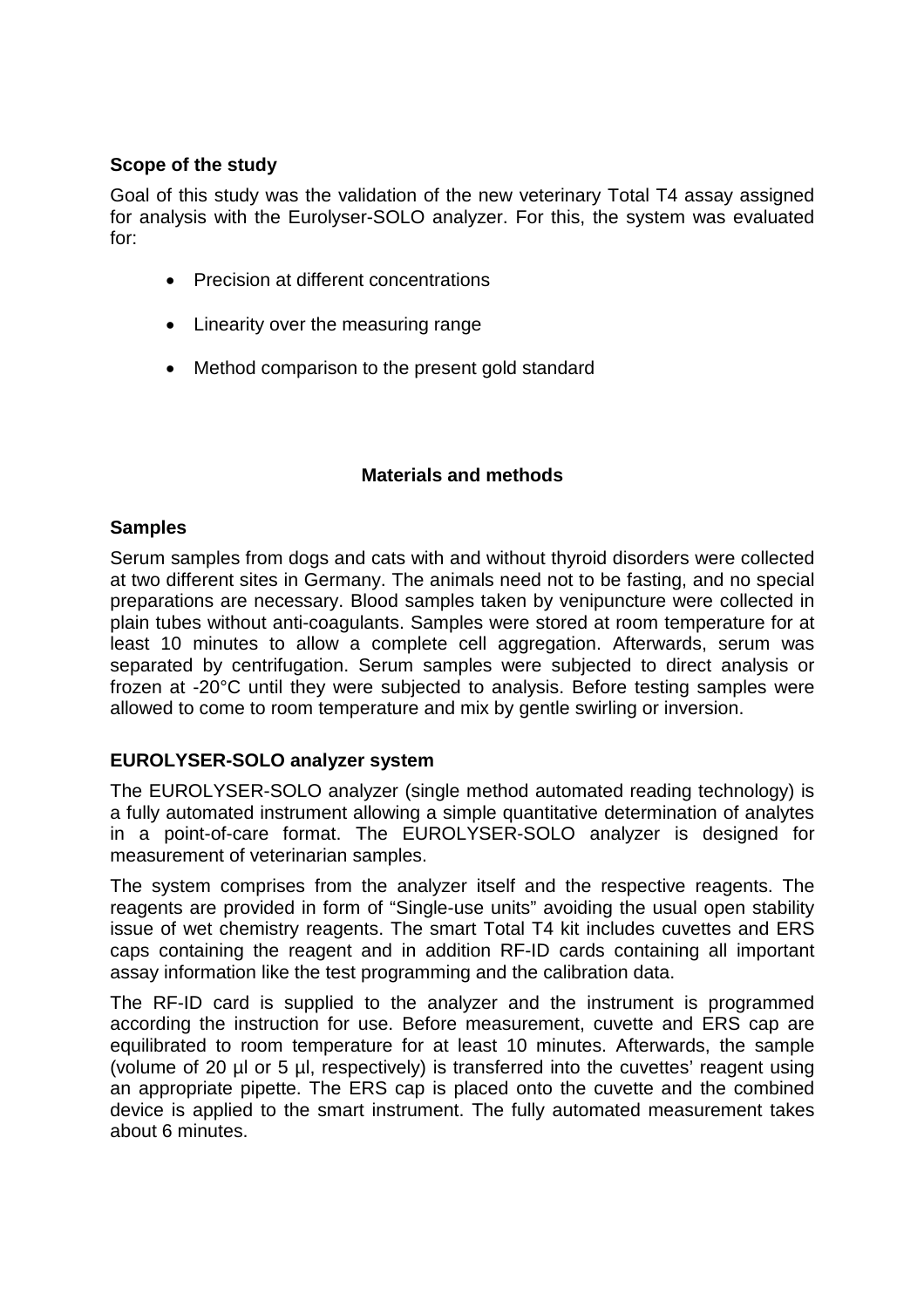When using a sample volume of 20 µl, the linearity is limited to 8 µg/dl. In order to extend the linear range by a factor of 4 (up to 32 µg/dl), the EUROLYSER-SOLO system offers an option for pipetting a sample volume of 5  $\mu$ l.

Linear range:  $0.5 - 32$  ug/dl.

#### **Immulite 1000/canine Total T4**

For method comparison analysis, the Siemens Immulite 1000 system with the Siemens canine Total T4 test kit was chosen. The canine Total T4 assay is a solidphase, chemiluminescent competitive immunoassay. The system is the usually used for veterinarian T4 measurements and therefore selected as the best reference system on market today.

Samples described above were used in a parallel analysis according to the manufacturers' instruction for use. A volume of 30  $\mu$ l serum was used<sup>2,6</sup>.

For higher concentrated samples with Total T4 values above 6 µg/dl, dilutions were used. A dilution of 1:4 (3 parts diluents/1 part sample) was made with a pooled serum samples (5 samples) having a low total T4 concentration. To estimate the Total T4 concentration the pooled sample was analyzed three times (value: 0.68 µg/dl). Results were corrected prior its usage for data analysis.

#### **Reference values**

Since the evaluation of the EUROLYSER-SOLO system was scope of this study, normal values had not been evaluated in detail. Several publications are available defining the reference values of common species using different immunological methods. Table 1 show that normal values of dogs and cats are in a similar ranging from 1.0 to 4.5 µg/dl. The data were derived from publications as well as from companies offering veterinarian Total T4 assays.

| <b>Species</b> | Singh,<br>$1997^2$ | Lien,<br>20084           | <b>Immulite</b><br>canine T4 <sup>6</sup> | <b>Idexx</b><br>Snap<br>Test <sup>8</sup> | Laboklin <sup>7</sup> |
|----------------|--------------------|--------------------------|-------------------------------------------|-------------------------------------------|-----------------------|
| Dog            | $1.0 - 3.1$        | $\overline{\phantom{a}}$ | $1.3 - 4.5$                               | $1.3 - 2.9$ $1.3 - 4.5$                   |                       |
| Cat            | $0.8 - 3.2$        | $0.9 - 3.1$              | $\blacksquare$                            | $0.5 - 2.0$ $0.9 - 2.9$                   |                       |

#### **Table 1:** Reference values for Total T4 from published sources [µg/dl].

#### **Limitations**

The assay is optimized for the determination of Total T4 in serum and plasma. The use of whole blood is not possible. In rare cases, animals may have autoantibodies which interfere with the assay and result in low test values.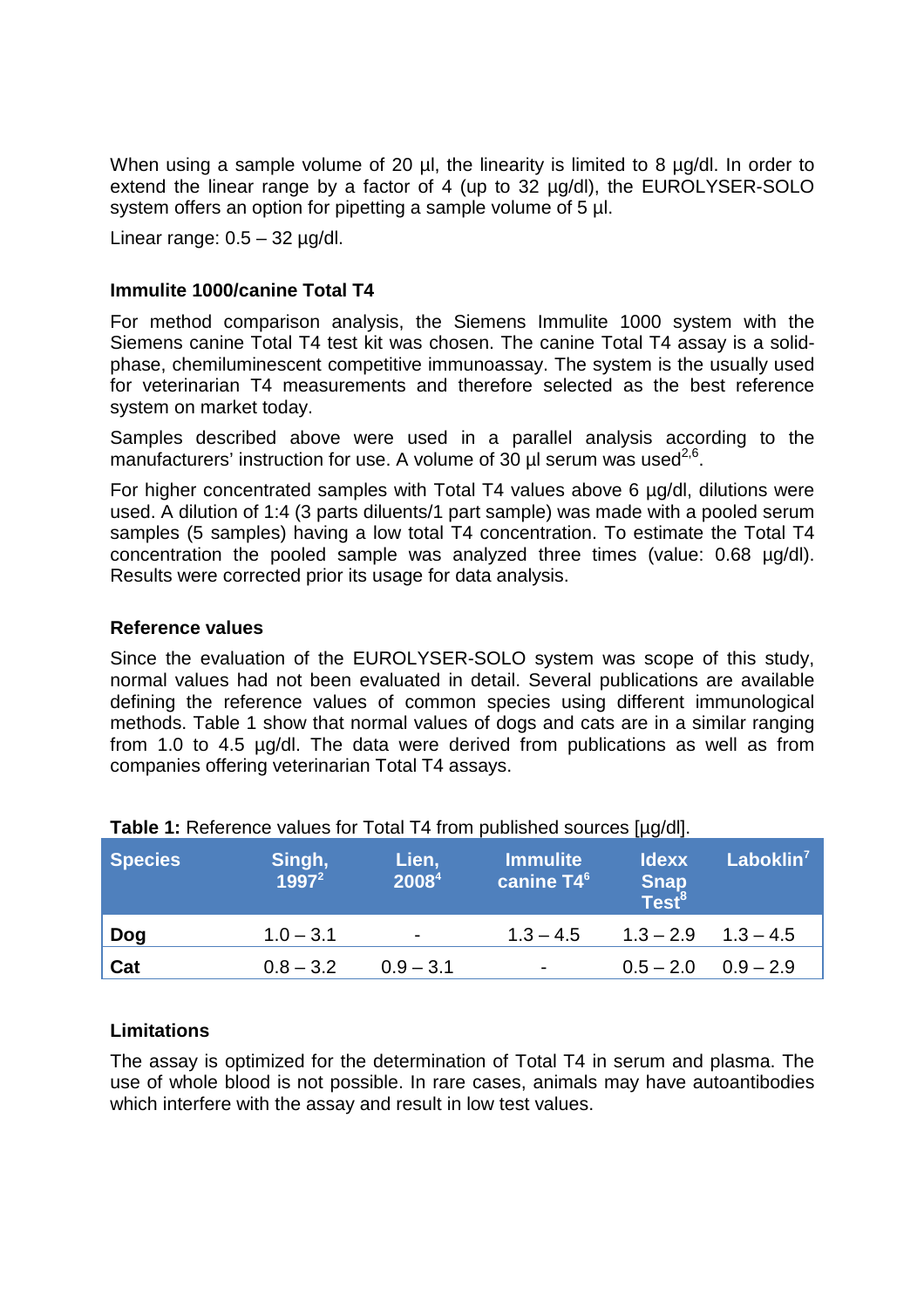#### **Specificity and Interferences**

Test system had been analyzed for various interferences. Components with chemical structure similar to that of thyroxine and certain concurrently used components were tested for possible cross reactivity in the thyroxine assay. The % cross reactivity was determined as the percent of equivalent Total T4 concentration observed when tested concentration of the cross reactant was added to a T4 negative serum.

| Compound                       | Conc. Tested [µg/dl] | % cross reactivity |  |
|--------------------------------|----------------------|--------------------|--|
| Triiodothyronine (T3)          | 10                   | $3.2*$             |  |
| <b>Triiodothyroacetic Acid</b> | 10                   | $0.5*$             |  |
| Tetraiodothyroacetic Acid      | 10                   | $25.3*$            |  |
| 3,5-Diiodotyronone             | 10000                | 0                  |  |
| 3,5-Diiodotyrosine             | 10000                | 0                  |  |
| lodotyrosine                   | 10000                | 0                  |  |
| Methimazole                    | 10000                | O                  |  |
| Phenylbutazone                 | 10000                |                    |  |
| Phenytoin                      | 10000                | 0                  |  |
| Propylthiouracil               | 10000                | 0                  |  |
| <b>Tyrosine</b>                | 10000                | 0                  |  |
| Acetaminophen                  | 10000                |                    |  |
| <b>Acetylsalicylic Acid</b>    | 10000                |                    |  |

\* *The tested concentrations greatly exceed the normal serum concentrations of these components. Therefore the cross reactivity is not clinically significant.*

In addition, following probably causes of interference had been analyzed and found not to interfere significantly:

| <b>Bilirubin</b>     | up to $30 \text{ mg/dl}$  |
|----------------------|---------------------------|
| Hemoglobin           | up to 800 mg/dl           |
| <b>Triglycerides</b> | up to 1000 mg/dl          |
| Cholesterol          | up to $400 \text{ mg/dl}$ |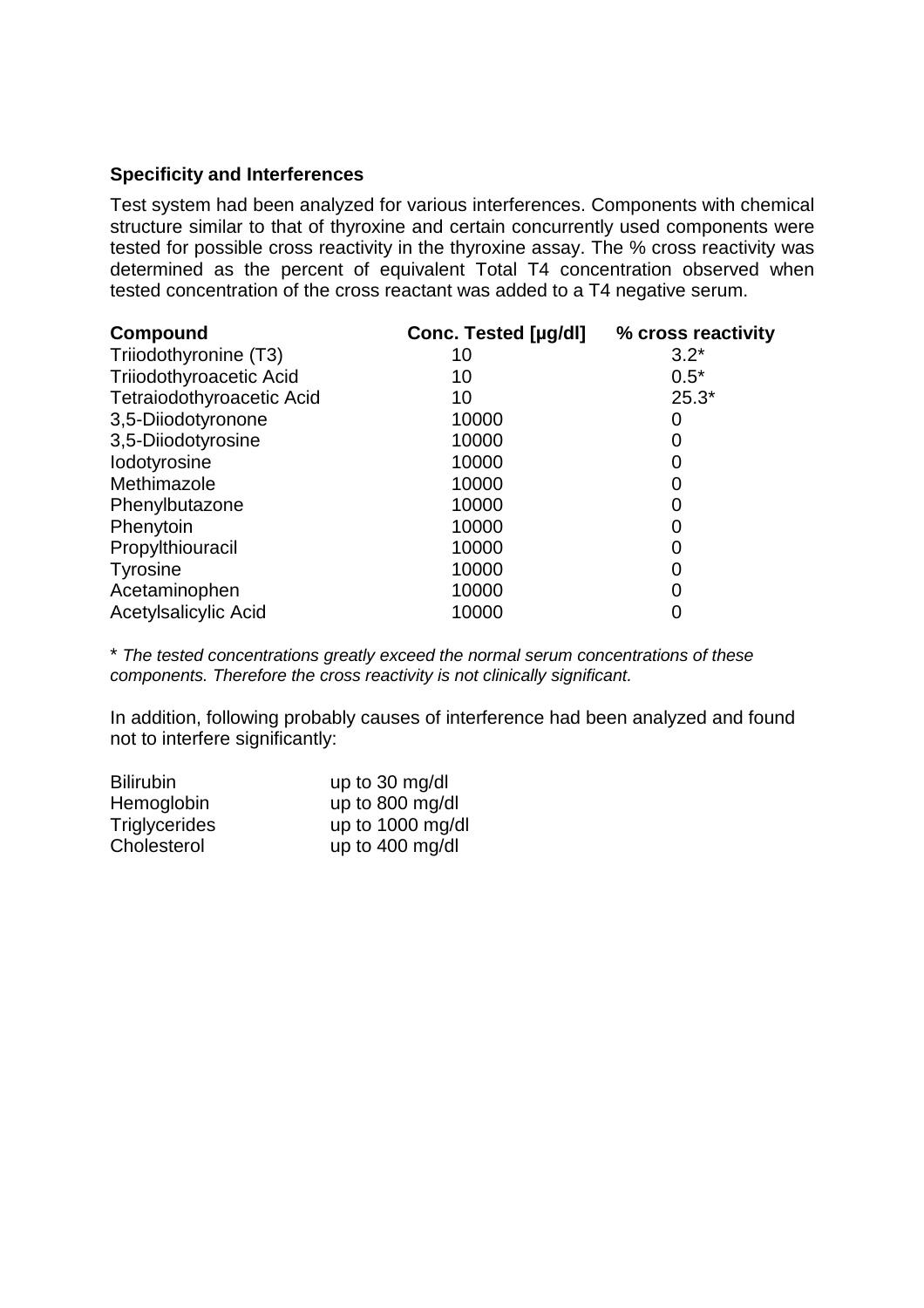## **Results and discussion**

### **Precision**

Since the EUROLYSER-SOLO system comprises from single-use-units, only a runto-run precision analysis is suitable. Assay precision was determined by assaying three clinical serum samples derived from cats or dogs. At least 10 replicates had been performed. The samples had been selected that different concentration levels were covered.

| <b>Sample</b> | <b>Sample</b><br>volume [µl] | <b>Species</b> | <b>Replicates</b> | <b>Mean</b><br>[yg/d] | <b>SD</b><br>[yg/d] | <b>CV</b><br>[%] |
|---------------|------------------------------|----------------|-------------------|-----------------------|---------------------|------------------|
|               | 20                           | Cat            | 14                | 7.98                  | 0.35                | 4.4              |
|               |                              |                |                   |                       |                     |                  |
| ົ             | 20                           | Cat            | 10                | 1.93                  | 0.08                | 4.1              |
| າ             | 20                           | Dog            | 10                | 1.03                  | 0.04                | 3.8              |
|               | 5                            | Cat            |                   | 7.79                  | 0.27                | 3.5              |

| Table 2: Precision of EUROLYSER-SOLO Total T4 assay. |  |
|------------------------------------------------------|--|
|                                                      |  |

The result of the run-to-run assay precision is shown in table 2. The variation coefficient (CV) ranges from 3.8-4.4 % when using 20 µl sample volume.

To further analyze whether samples with a concentration of around 8 µg/dl were found reproducibly using both instrument modes, sample number 1 was reanalyzed using the reduced sample volume of 5 µl. 5 replicates were found with a standard deviation of 3.5%. Mean vales were 7.98 µg/dl (20 µl sample volume) and 7.79 µg/dl (5 µl sample volume), respectively. The difference between the mean values was found to be 2.44 % demonstrating the high assay precision at the junction point of both assay modes. In conclusion table 1 show that the EUROLYSER-SOLO Total T4 assay is highly reproducible with different concentrations and precise using both modes of the system.

#### **Method comparison**

In total, serum samples derived from 48 dogs and from 43 cats with Total T4 concentration ranging from approximately 0.5 to 20 µg/dl had been chosen for this method validation. As reference system for the EUROLYSER-SOLO analyzer, Siemens Immulite canine Total T4 assay had been chosen. According to the scope of the EUROLYSER-SOLO system, 20 µl volume had been used for samples concentrated below 8 µg/dl, 5 µl sample volume had been used for samples with a concentration of higher than 8 µg/dl. Similarly for measurements with the Siemens Immulite system, samples having concentrations higher than 6 µg/dl had been diluted 1:4 (3 parts diluent/1 part sample) before measurement. For dilution a low concentrated pooled serum sample had been used, results were corrected before data analysis.

Data were subjected to a linear regression analysis, which is shown in Figure 1. Fig 1A shows the analysis of the cat-specific data, Fig. 1B the analysis of data obtained with the dog samples. Finally, Fig 3C combines all data.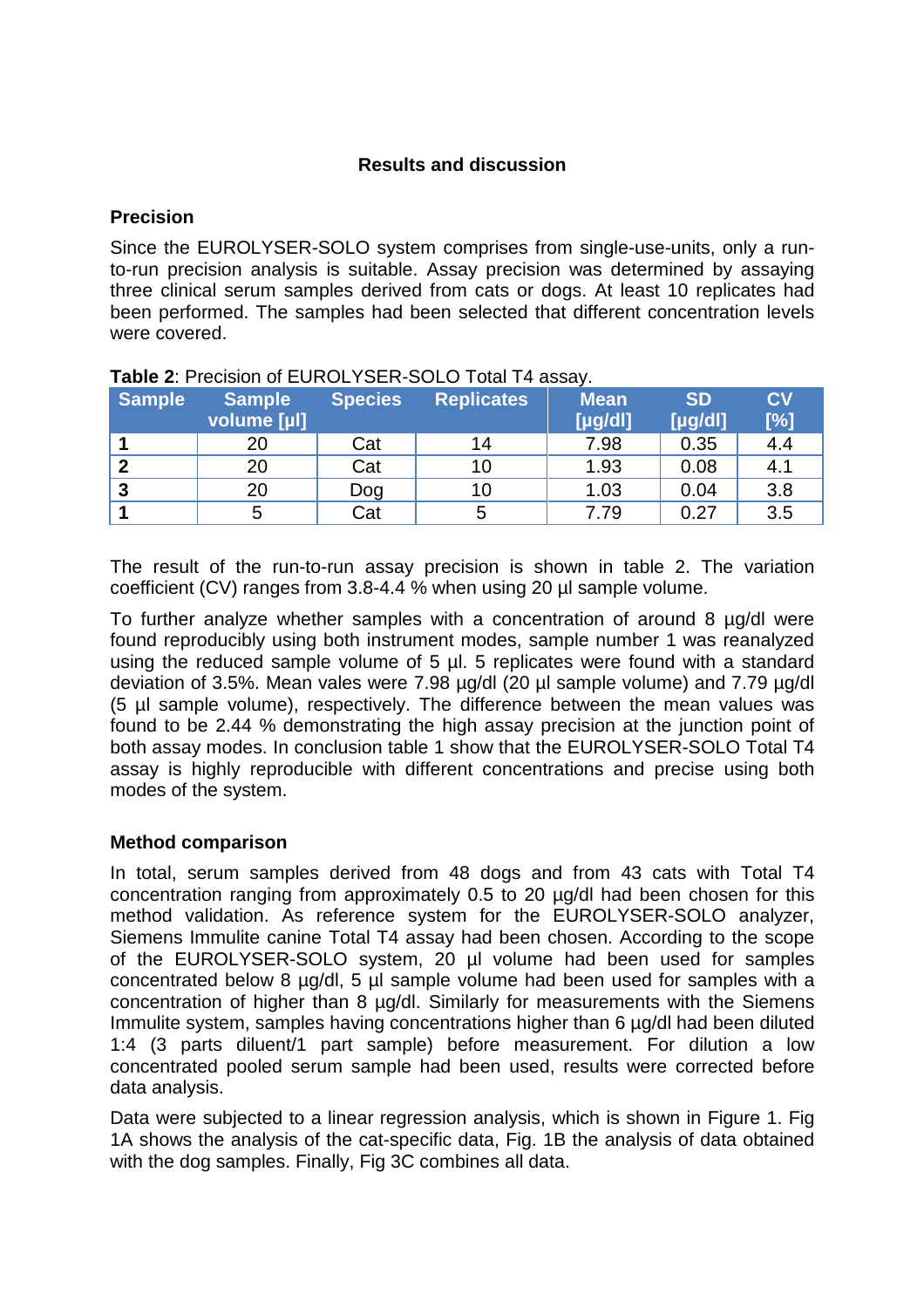

**Figure 1:** Method comparison of EUROLYSER-SOLO Total T4 assay. A: Dogs; B: Cats; C: Dogs and Cats.

The analysis shows that both assays correlate very well for cats as well as for dogs. In all cases the value of correlation coefficient  $R^2$  was higher than 0.95 demonstrating a high correlation between both assay systems. Mean values of all samples was 2.38 µg/dl for both groups, respectively.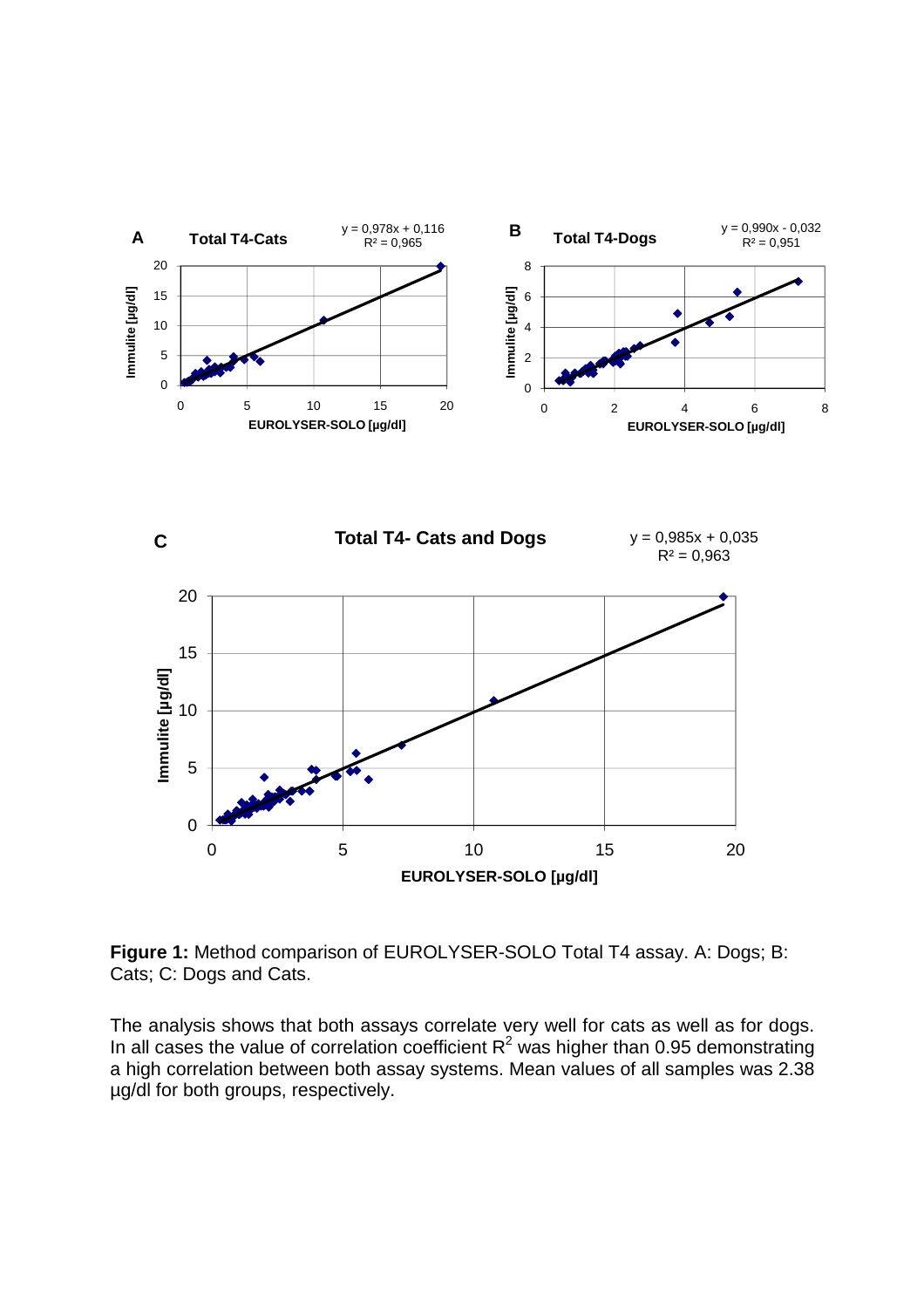#### **Linearity**

Three samples derived from two cats and one dog were diluted to the lower detection limit of the EUROLYSER-SOLO Total T4 assay. All samples were measured in duplicates using 20 µl sample volume (with one exception). The result (mean of the duplicates) is shown in table 3.

| <b>Dilution</b> | Sample 1: Cat |                 | <b>Sample 2: Cat</b> |                 | <b>Sample 3: Dog</b> |                 |
|-----------------|---------------|-----------------|----------------------|-----------------|----------------------|-----------------|
| factor          | <b>Result</b> | <b>Recovery</b> | <b>Result</b>        | <b>Recovery</b> | <b>Result</b>        | <b>Recovery</b> |
|                 | [yg/d]        | $[\%]$          | [yg/d!]              | [%]             | [yg/d]               | [%]             |
| 1:1             | 5,25          |                 | 8.94*                |                 | 4,87                 |                 |
| 1:2             | 2,58          | 98              | 4,62                 | 103             | 2,41                 | 99              |
| 1:4             | 1,40          | 99              | 2,29                 | 102             | 1,28                 | 105             |
| 1:8             | 0,79          | 105             | 1,18                 | 105             | 0,7                  | 113             |
| 1:16            | 0,48          | 132             | 0,64                 | 112             |                      |                 |

|  | Table 3: Linearity of EUROLYSER-SOLO Total T4 assay. |
|--|------------------------------------------------------|
|--|------------------------------------------------------|

\* sample volume: 5µl.

The data shown in table 2 demonstrate recovery rates of 95-105 %. If samples were diluted to concentration of 0.7 µg/dl or lower to the end of the measuring range of 0.5 µg/dl recovery values are slightly higher. In summary the data show that the Total T4 assay is linear with respect to the indicated measuring range.

## **Summary**

Goal of this study was the validation of the new veterinary Total T4 assay assigned for analysis with the EUROLYSER-SOLO analyzer. In summary the study demonstrates that the EUROLYSER-SOLO total T4 assay

- is **precise** at different concentrations
- $\bullet$  is **linear** over the wide range of  $0.5 32 \mu q/dl$
- has an **excellent correlation** when compared to the present gold standard (Immulite canine Total T4/Siemens)

 $V.$  while

Neuried, 2011-04-27 Dr. Volker Schlüter